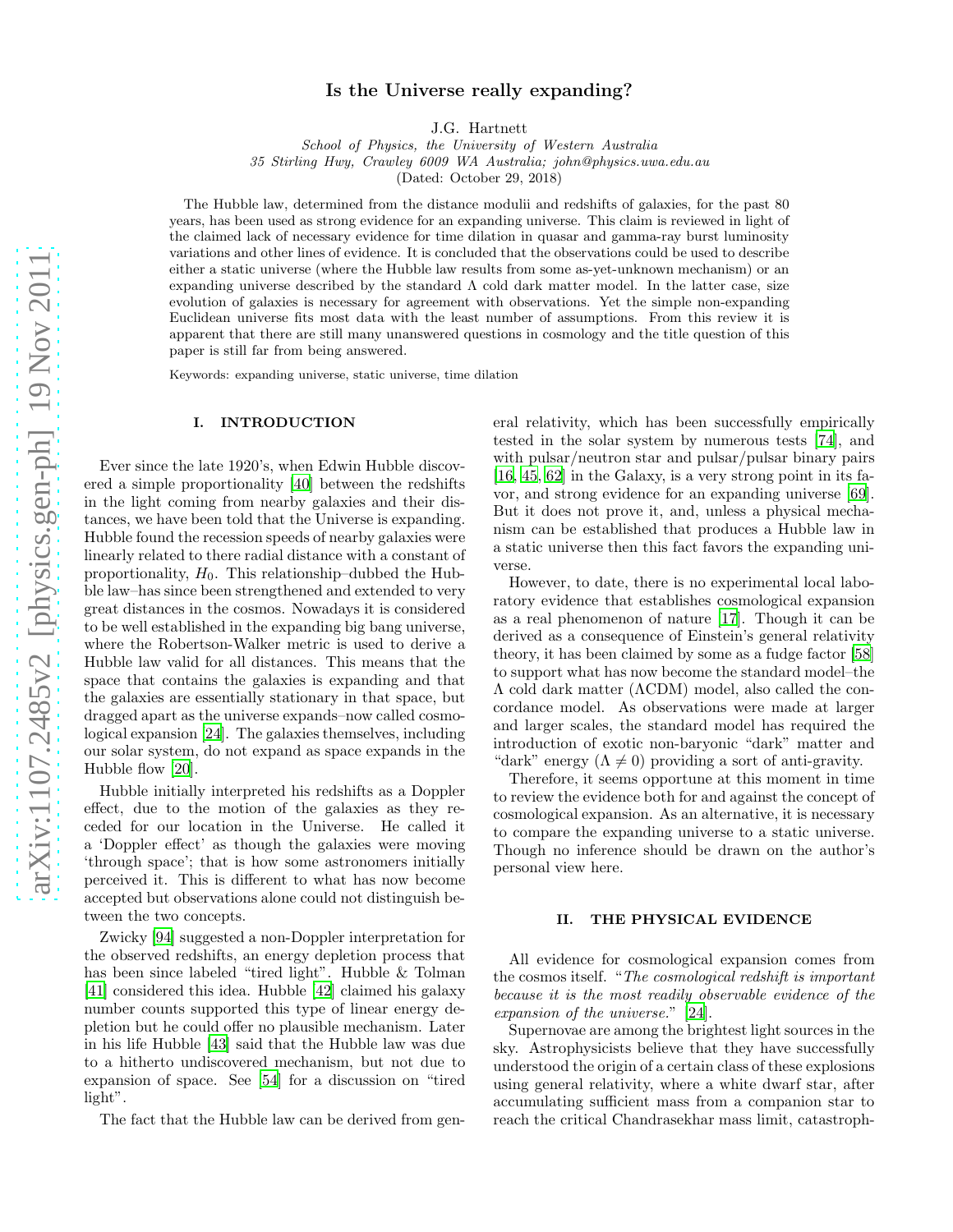ically collapses in on itself under its own gravity and explodes in a blinding flash of light. The luminosity of the explosion rapidly increases, peaks, and then slowly decreases over days and months. By modeling this it is believed that one can understand what the intrinsic brightness at the peak of the explosion was and hence one can establish, for a certain class of these supernovae, a 'standard candle'. The theory says that the intrinsic brightness at the peak of the explosion is the same for all supernova in this class–the type Ia, which are identified from the metal content in their spectra. Hence if you know their intrinsic brightness you can determine their distance in the cosmos. Then using the redshifts of their host galaxies, the distance modulus, derived from the standard cosmology, can be tested with the matter density  $(\Omega_m)$ , the dark energy density  $(\Omega_{\Lambda})$  and the Hubble constant  $(H_0)$  as the only free parameters [\[70\]](#page-10-5).

From this method it has been determined not only that the Universe is expanding but also that the expansion is accelerating [\[76\]](#page-10-6). In order for the observations to fit the standard cosmology it has been necessary to add dark energy with a non-zero value for the cosmological constant  $(\Lambda)$  and also a significant amount of dark matter. And it follows that together these comprise about 96% of the mass-energy content of the Universe. Without them the ΛCDM big bang (BB) model seriously fails to describe the observed luminosities. Besides dark energy and dark matter are totally unknown entities in the laboratory. Though enormous effort has been made to detect putative dark matter particles from the Galactic halo all efforts have so far failed [\[2](#page-8-3), [3](#page-8-4)].

One of the consequences of cosmological expansion is time dilation. When the light curves, which show the rise and fall in luminosity of the supernova explosion, are compared at increasing redshifts their time axes should be stretched due to time dilation with respect to the observer at the Earth. In other words, processes that follow a flow of time in the distant cosmos are slowed relative to Earth time. Such a "time dilation" effect has been clearly observed in the light curves of the type Ia supernovae and is claimed as definitive evidence for expansion [\[32,](#page-9-7) [75](#page-10-7)]. Yet, no time dilation has been observed in the luminosity variations of quasars [\[34](#page-9-8), [36\]](#page-9-9), which are meant to be at very great distances based on their redshifts and the Hubble law. How can these contradictory claims be reconciled?

Add to this evidence suggesting that some quasars are apparently associated with relatively low redshift galaxies [\[5](#page-8-5), [6](#page-8-6), [8](#page-8-7), [11](#page-8-8), [27](#page-9-10)], which can only be reconciled if those quasars are not at their redshift distances but are located nearby. And the fact that proper motion is observed in quasars [\[64](#page-10-8), [88](#page-10-9), [92](#page-10-10)] really brings into doubt that at least some of them must not be at the cosmological distances derived from their redshifts. That means that a large part of a quasar's redshift must be due to some as-yet-unknown non-cosmological cause, i.e. not due to expansion of space. If verified this is very damaging to the standard model. And considering that quasars in the standard model are at cosmological distances, they should be young objects. Their larger redshifts imply younger quasars. Therefore, quasars should be deficient in metals at higher redshifts, which should be observed in their metal abundances as a function of epoch. But observations show no metal deficiency as a function of redshift [\[25](#page-9-11), [83](#page-10-11)]. Quasar environments, based on their emission lines, are generally metal rich with metallicities near or above the solar value even to the highest redshifts.

Considering the history of the expanding universe hypothesis, the burden of proof should really rest with those that make the claim. Hubble first thought that the redshifts of the galaxies was due to a Doppler effect (motion of the galaxies through space) but as cosmology developed it was shown theoretically that the effect could be understood as resulting from the expansion of space over the period of flight of the photons from emitter to receiver. And the reality is it is claimed to be independent of the emitter source. If independent then that means the origin of the redshifts comes from a process during the flight of the photon from source to receiver. The expansion of space itself is the best argument currently for this.

The question must be asked, what physical evidence do we have that the universe is expanding? López-Corredoira [\[59\]](#page-10-12) reviewed the evidence for this and other questions for cosmology today. This paper reiterates and updates the review of some of those same lines of evidence. So besides the redshifts themselves what evidence exists.

# III. EVIDENCE FOR TIME DILATION

### A. Type Ia supernovae

The type Ia supernova (SN) measurements are the very best evidence for an expanding universe. In 1998 two independent projects (the Supernova Cosmology Project and the High-z Supernova Search) confirmed that the Universe was expanding but also announced that it was accelerating [\[76\]](#page-10-6). The supernova light-curve peak luminosity  $(L)$  was correlated to an absolute magnitude  $(M_B \propto -2.5 \log(L))$ , which is assumed to be intrinsic to that class of supernovae.

The light curves were adjusted for a stretch factor  $w = s(1 + z)$  which is claimed to be due to time dilation as a function of epoch  $(z)$ , the redshift of the source. This is absolutely required in an expanding universe. In fact, it is the only redshift mechanism on offer that requires it. To my knowledge this time dilation factor is the only evidence for an expanding universe that sets it apart from a static universe. The Hubble law, or the relationship between the apparent magnitudes and redshifts of galaxies, is not sufficient grounds to establish an expansion. Since Zwicky [\[94](#page-10-0)] proposed his tired light idea many other possible redshift mechanisms have been theoretically suggested, though none have gained any sort of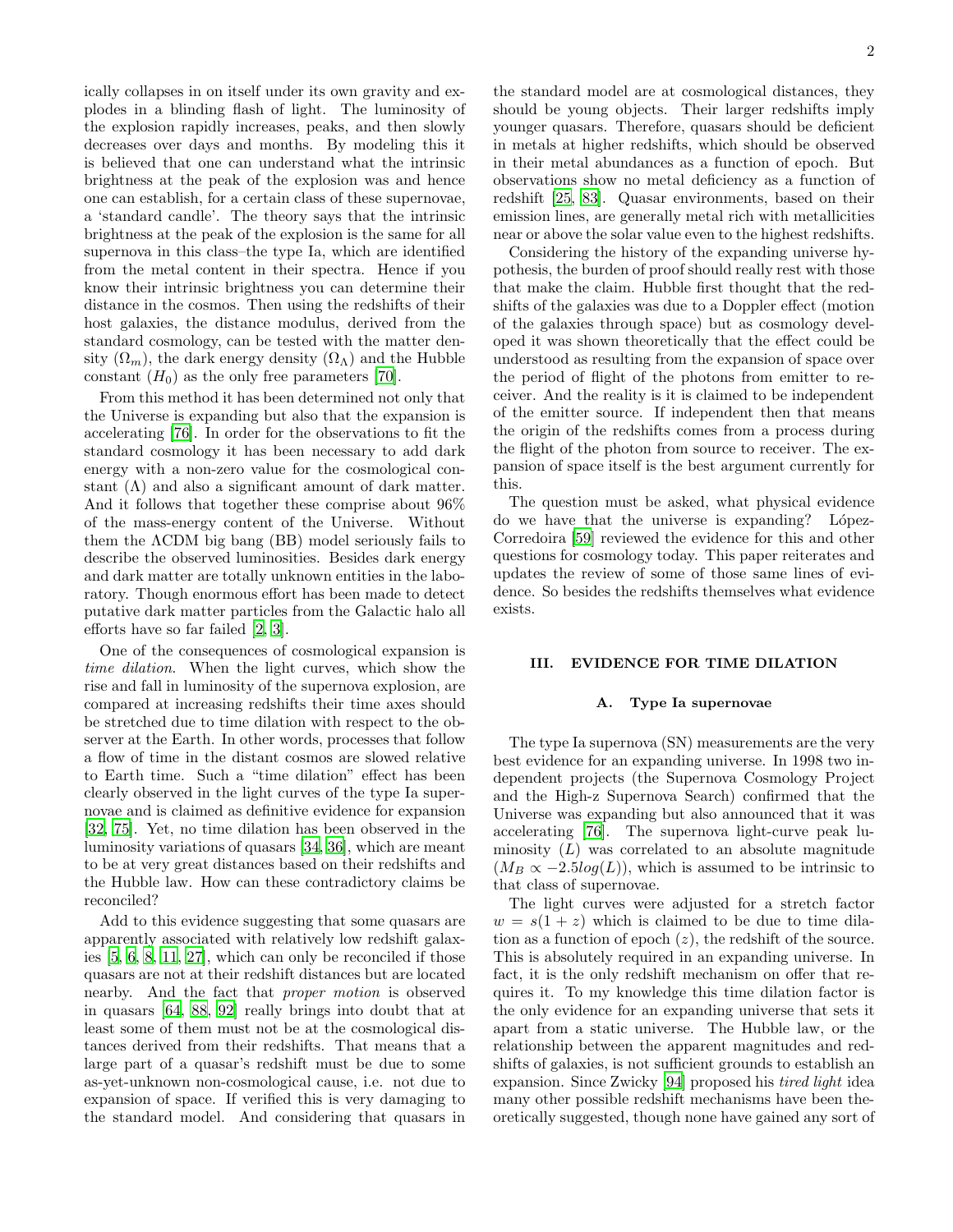general acceptance like cosmological expansion has. To date one author has compiled 31 mechanisms giving a quantitative description of how large redshifts may possibly be related to distance [\[65](#page-10-13)].

With the analysis of the supernova light-curves the stretch factor  $(w)$  correction is determined by hand, an empirical fit to the best selected data. The study that showed the most constrained results found a sample of light curves proportional to  $(1+z)^b$  where  $b = 1.07 \pm 0.06$ [\[32\]](#page-9-7). This seems to be the most definitive measurement of time dilation where b should be identical with unity. However, a possible criticism is that the time under the light-curve could depend on the intrinsic brightness of the supernovae (i.e. the correction factor  $s$ ), which might vary considerably with the redshift. López-Corredoira [\[59\]](#page-10-12) provides a very good review of this.

A similar point is made by Crawford [\[22\]](#page-8-9): "Since current investigators assume that the type Ia supernovae have essentially a fixed absolute BB magnitude (with possible corrections for the stretch factor), one of the criteria they used is to reject any candidate whose predicted absolute peak magnitude is outside a rather narrow range. The essential point is that the absolute magnitudes are calculated using BB and hence the selection of candidates is dependent on the BB luminosity-distance modulus."

Basically he is claiming selection bias. Is not this circular reasoning? If you select only the candidates that fit the desired luminosity-distance criteria and use them to determine the luminosity distance. Since one cannot determine the absolute magnitudes of the sources without assuming a cosmology, the standard concordance criteria ( $\Omega_m \approx 0.3$ ,  $\Omega_{\Lambda} \approx 0.7$ , and  $H_0 \approx 70 \text{ km/s/Mpc}$ ) are used to calculate the absolute magnitudes for the candidates, which must be in a narrow range near  $M_B \approx -19$ , and the acceptable ones are used to test the same model, and therefore determine values for  $\Omega_m$  and  $\Omega_{\Lambda}$ . This is confirmed by [\[26\]](#page-9-12) who state "...for any individual SN Ia, the intrinsic width is unknown, so without assuming a  $(1 + z)$  dilation, the intrinsic width and dilation cannot be separated."

Nevertheless for the selected supernovae [\[32\]](#page-9-7) the regression fit to the derived absolute magnitudes  $(M_B)$  of the sources on the expected  $2.5log(1 + z)$  redshift dependence shows that the luminosity is proportional to  $(1+z)^a$  where  $a = 0.23 \pm 0.07$ . This means that their intrinsic luminosity must have slowly decreased as the universe evolved. There is no reason why the mass of the white dwarf progenitor stars for these supernovae should increase as the Universe ages, hence resulting in brighter explosions. One of the assumptions of the Cosmological Principle is that the physics of the Universe is the same at all epochs. Note Fig. 13 (page 1036) of [\[76\]](#page-10-6) where various SN Ia light curves are shown with different absolute magnitudes  $M_B$ . The brighter sources decline slower than the dimmer sources. The standard explanation for this change is the ad hoc introduction of dark energy [\[91](#page-10-14)] or quintessence [\[86\]](#page-10-15). Hence evolution in the size and mass of the galaxies over cosmic time has been assumed as the reason. The question then remains what level of circular reasoning has been used for selection of the candidate type Ia supernovae because they do not (as initially assumed for a 'standard candle') have the same intrinsic luminosities?

Crawford [\[22\]](#page-8-9) models the luminosities of type Ia supernova in a static universe and finds that the total energy of the explosion (area under the light curve) is a far better 'standard candle'. Therefore assuming that all these type of supernova have the essentially the same energy, based on the modeling of the critical Chandrasekhar mass limit of the progenitor white dwarf, the product of the peak luminosity and the width of light curve will be a constant. Since the prime characteristic used for selecting these supernovae is the peak absolute magnitude, which is computed using the standard concordance model, there is a strong bias that results in intrinsically weaker supernovae being selected at higher redshifts. The absolute magnitudes cannot be determined without assuming a cosmological model first. And for constant energy the weaker supernovae must have wider light curves. This is a selection effect that has width of the light curve increasing with redshift and hence can mimic time dilation in the resulting selected candidates.

When Crawford [\[22\]](#page-8-9) applies his model of absolute energy (absolute magnitude in his static model plus correction for width) for each supernova in the same SN Ia data sets [\[51](#page-9-13)] used to test the standard model he finds the energy of the explosion to be invariant over all redshifts with a curve-fit slope of  $0.047 \pm 0.089$ , which is consistent with zero. This means no change over all redshifts. Using a simple selection model for SN Ia data he shows their width dependence on redshift, and considering the biased nature of the data, is a very reasonable fit. Hence no time dilation and no cosmological expansion. Because no additional energy is needed for the fit, no dark energy or quintessence is needed either.

In an effort to resolve this *time dilation* question in supernova light-curves a single supernova (1997ex) was studied [\[26](#page-9-12)] at different epochs separated by months and found that the spectral evolution of the source is inconsistent with no time dilation at a 96.4% confidence level. The claim lies in the spectral-feature age that is used to independently determine the aging of the source at approximately monthly intervals. The derived age measure is then compared to the expected  $(1 + z)$  aging. Hence the amount of aging in the supernova rest frame should be a factor of  $(1+z)^{-1}$  smaller than that in the observer frame. The results were found to be consistent with time dilation.

It should also be mentioned that this latter paper discusses the consistency of time dilation seen both in the SN light-curve, over monthly timescales, and in the wavelengths of the light seen in the observer frame, i.e. in the redshifting of the light from the source. This is the important distinction for this review. Are longer timescale time measures consistent with the "femtosecond time dilation" in the observed redshift of the light from the sources?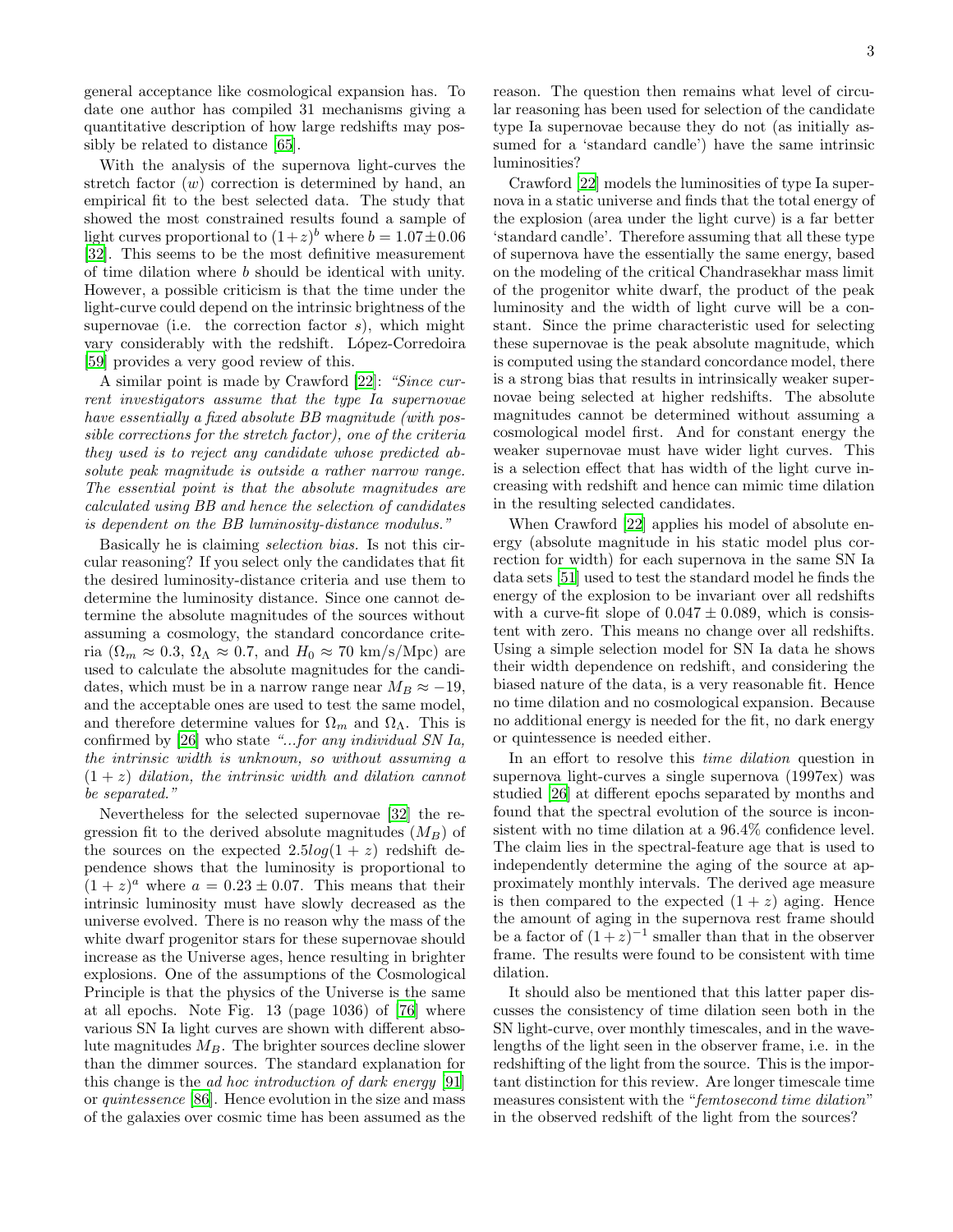The concept of the accelerating universe has come from the very highest redshift type Ia supernova observations, and hence the idea of dark energy (or a cosmological constant) driving the Universe apart. This has resulted from a deficit of the expected luminosity determined from the standard model with  $\Lambda = 0$  and that observed in these distant sources. However it has also been criticized on the basis of intergalactic dust [\[1,](#page-8-10) [33\]](#page-9-14), causing the added deficit and that the presence of grey dust is not inconsistent with the measure on the most distance supernova at redshift  $z = 1.7$  (SN 1997ff) [\[33\]](#page-9-14).

Type Ia supernovae may also have a metallicity dependence on redshift which may mean that the resulting non-zero value of the cosmological constant may require corrections for metallicity by factors as large as the effects of the assumed cosmology itself [\[77\]](#page-10-16). This causes an underestimate of the effects of host galaxy extinction; a factor which contributes to the apparent faintness of the high redshift supernovae is evolution of the host galaxy extinction as a function of redshift, caused by the presence of molecular clouds and dust. Therefore with a proper treatment of the latter, and if one eliminates those SN Ia sources not observed before peak brightness is reached, the evidence for a cosmological constant (and dark energy) is quite weak.

The use of standardized SN Ia light curves involves the stretch parameter  $(s)$  [\[70](#page-10-5)] related to both the width of the light curve and the magnitude at maximum brightness. This determined empirically from observational data and based on events at low redshift, and only assumed to be valid at high redshift. "...if a systematic different relation holds for high-z events (either in the average value, or in the dispersion, or both) the cosmological application of SNe Ia as distance indicators would be called into question." [\[31\]](#page-9-15)

As a result a concerted effort is being made to understand what the SN Ia progenitor stars are. This is still being debated [\[31](#page-9-15), [37](#page-9-16), [93](#page-10-17)]. How does metallicity affect the mass of the progenitors and hence the SN Ia luminosities? There is no clear resolution as yet. Howell et al. [\[37\]](#page-9-16) state that "Age may have a greater effect than metallicity–we find that the luminosity-weighted age of the host galaxy is correlated with  $56$  Ni yield, and thus more massive progenitors give rise to more luminous explosions. This is hard to understand if most SNe Ia explode when the primaries reach the Chandrasekhar mass. Finally, we test the findings of [\[28\]](#page-9-17) that the residuals of SNe Ia from the Hubble diagram are correlated with host galaxy metallicity, and we find no such correlation." That is, the dispersion in the distance modulii from those expected is due to difference in the metal content of the SN Ia environments.

It is worth noting that there have been various attempts to construct alternate models that fit the SN Ia data without time dilation. Ivanov [\[46](#page-9-18)] has developed a quantum gravity static universe model that has a Hubble law resulting from quantum interactions. There is no time dilation in his model. The author compares the predictions of his model with both SNe Ia and GRBs without time dilation [\[47](#page-9-19)]. He corrects the published SN Ia distance modulii for the time dilation stretch factor and compares with his model. The fits are extremely good yet no dark energy term is needed. Ivanov [\[47\]](#page-9-19) concludes his paper with the telling remark, "...the discovery of dark energy in a frame of the standard cosmological model is only an artefact of the conjecture about an existence of time dilation."

One can say then that if there exists at least one static model where if one corrects the SN Ia data for no time dilation and it fits that model then that creates significant doubt about the need for dark energy and dark matter in the first instance.

### B. Quasar luminosity variations

Quasars show variations in their luminosities over timescales of weeks to years. This means that quasars generate and emit their energy from a very small region, since each part of the quasar would have to be in causal contact with other parts on such time scales to coordinate the luminosity variations. As such, a quasar varying on the time scale of a few weeks cannot be larger than a few light-weeks across.

And to date from extensive observations of quasars no time dilation has been found in their luminosity variations [\[34,](#page-9-8) [36](#page-9-9)]. Hawkins [\[36](#page-9-9)] used the light curves of over 800 quasars monitored on time scales from 50 days to 28 years. He divided his data into two groups, for quasars at low  $(z < 1)$  and high redshift  $(z > 1)$  and used Fourier power spectral analysis methods. He compared their spectral energy distributions (SEDs), at high and low redshifts, to look for changes expected from time dilation. The research has found that the SEDs at high and low redshift are identical.

The research also confirmed an anti-correlation observed between the luminosity and the amplitude of the light curves of the quasars. For a sample of quasars, the more luminous are seen to vary over a smaller range of brightness than the less luminous ones. It would seem then that this fact would make it difficult to resolve a time dilation effect. But Fourier analysis provides a way of giving a measure of the variability on different time scales and separate it from magnitude effects. With a sufficient time span of the data the degeneracy between time-scale and amplitude (magnitude) can be resolved. The results of this research is powerful evidence against any time dilation effects in the Universe as a function of epoch.

If the quasar do not show time dilation when considered from the observer's frame of reference, how can these measurements be reconciled with the SN Ia measurements? [\[36\]](#page-9-9) discusses possible explanations to compensate for the lack of time dilation and involves the possibility that time dilation effects are exactly offset by an increase in the timescale of variations associated with black hole growth (that is thought to power the quasar),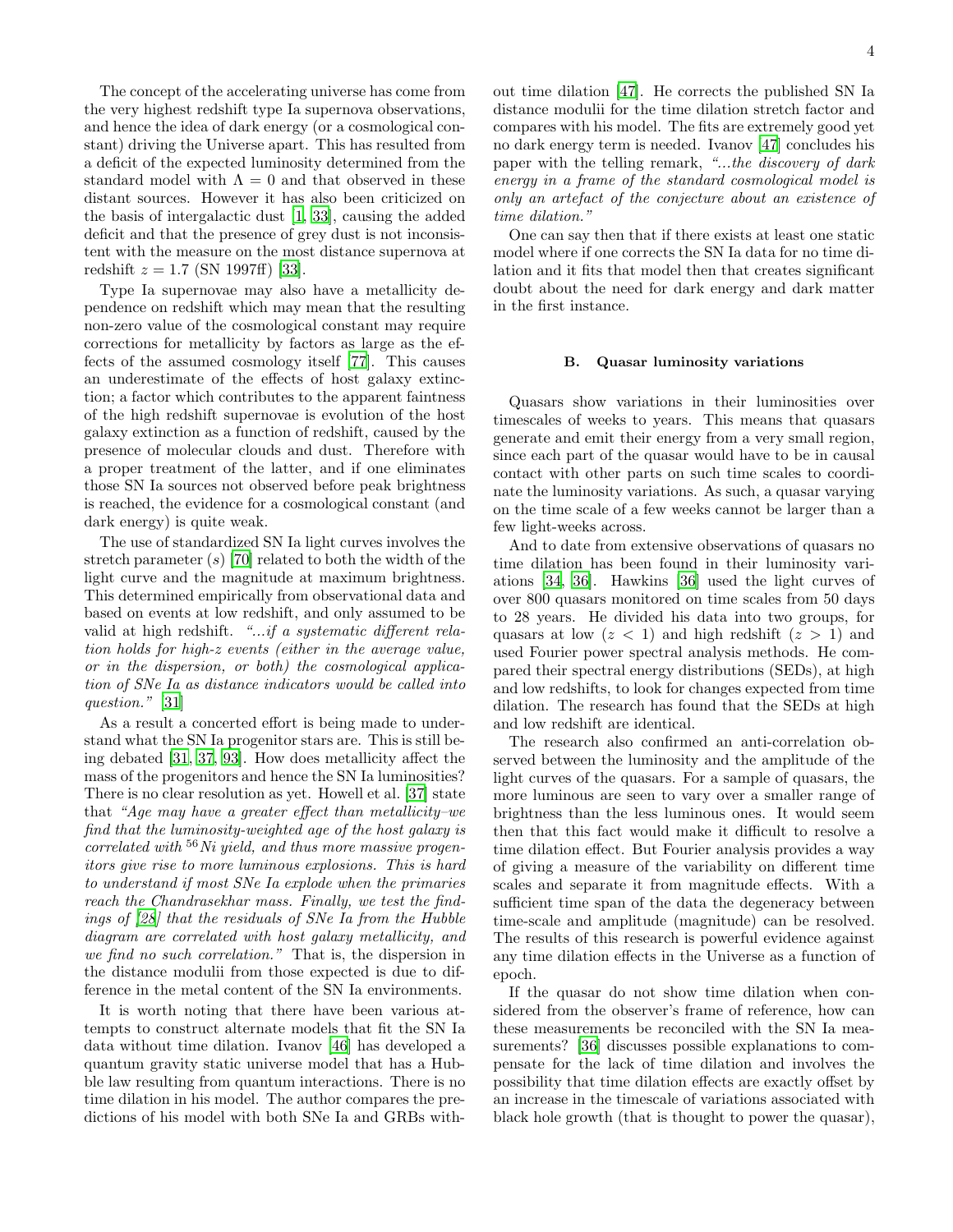or that the variations that are observed are caused by microlensing [\[35](#page-9-20)], hence not intrinsic to the quasar. The latter means the variations do not originate in the quasars themselves but along the line of sight at lower redshifts. In such a case time dilation would not be expected. But these would have to occur in the same manner over all timescales. Such explanations are not very satisfactory.

One possible resolution is that the quasars are not at the cosmological distances indicated by their redshifts but are in fact much closer [\[6,](#page-8-6) [8](#page-8-7), [27\]](#page-9-10). Of course, the implication is that some quasars are in some way different from galaxies (at least the mechanism generating their redshifts is) but are associated with low redshift galaxies [\[7,](#page-8-11) [60\]](#page-10-18).

### C. GRB luminosity variations

Gamma-ray bursts (GRBs) are flashes of gamma rays associated with extremely energetic explosions observed in the distant cosmos [\[71\]](#page-10-19). Assuming their host galaxy redshift are a good measure of distance, they are the most luminous sources in the universe. Bursts can last from ten milliseconds to several minutes. The initial burst is usually followed by a longer-lived "afterglow" emitted at longer wavelengths, covering all parts of the electromagnetic spectrum (X-ray, ultraviolet, optical, infrared, and from microwaves to radiowaves). Their peak energies are in the gamma ray and X-ray parts of the spectrum. Most observed GRBs are believed to consist of a narrow beam of intense radiation emitted from a supernova [\[14\]](#page-8-12).

The claim has been made that GRBs show time dilation in time measures of the gamma ray bursts [\[15,](#page-8-13) [18](#page-8-14), [19](#page-8-15)]. Chang [\[18\]](#page-8-14) attributed the anti-correlation of one time measure with a brightness measure indirectly as evidence of time dilation itself. Norris [\[68](#page-10-20)] and Bloom et al. [\[14\]](#page-8-12) claim that this is the reason why the time dilation cannot be observed in the raw data. Because a strong luminosity dependent selection produces an average luminosity that increases with redshift there is a simultaneous selection of time measures that decrease with redshift and this cancel the observable effects of time dilation.

Shen & Song [\[82\]](#page-10-21) found a bimodal distribution of GRBs where the long GRBs are composed of two subclasses with different time variability in a time measure, the power density. Their claim is that the averaged variability time scale decreases with the peak flux and is consistent with the expected time dilation.

But Hawkins (2010) states that the evidence for time dilation from gamma ray bursts is inconclusive. Initially, that was because of the uncertainty in the intrinsic timescales of the bursts, but later, once the redshifts of bursts were found, the problem of correcting the raw data for selection effects involving an inverse correlation between luminosity and time measures made it difficult to use GRBs to detect time dilation.

Four time measures, determined from the original gamma-ray observations, are independent of any model for the burst mechanism [\[79\]](#page-10-22). The relevant measures include the lag time between a band of high energy gammarays and a band of lower energy gamma-rays  $(\tau_{lag})$ , the shortest time over which the GRB light curve rises by half the peak flux of the pulse  $(\tau_{RT})$ , and the number of spikes or variations per second in the light curve  $(V)$ , which is estimated with respect to a smoothed version of the light curve. The fourth is the estimated time span that contains 90% of the counts  $(T_{90})$ .

Crawford [\[21\]](#page-8-16) makes a careful analysis of the traditional explanation that an inverse correlation between luminosity and these time measures together with strong luminosity selection as a function of redshift cancels any observed time dilation. He confirms that there is an inverse correlation between luminosity and some time measures. Of the 4 listed above it is strongly seen in 2 of them. But using the concordance cosmology strong luminosity selection cannot be achieved. He finds that GRBs out to  $z = 6.6$  show no evidence of time dilation in the raw data and rejects the hypothesis with a probability of  $4.4 \times 10^{-6}$ .

It may be possible to explain the apparent lack of time dilation with a combination of gamma-ray burst selection, some luminosity evolution and some time measure evolution. But this requires a remarkable coincidence, where opposite effects exactly cancel, in order to produce the apparent lack of time dilation. However the data are consistent with a static cosmology in a non-expanding universe. Crawford [\[21](#page-8-16)] finds that, assuming a static universe, the total energy of the GRBs is found to be invariant with redshift. This is a similar result that can be shown in the type Ia supernova data also.

### IV. EVIDENCE AGAINST EXPANSION

#### A. Angular size test

The test of the dependence of the angular size of some sources with redshift was first conceived by Hoyle [\[38\]](#page-9-21). In principle, it is simple, but in application not so simple, because of the difficulty in finding a 'standard rod', a type of object that undergoes no evolution in linear size over time spans of order of the age of the Universe. The angular sizes of quasars (or quasi-stellar objects (QSOs)) and radio galaxies at radio wavelengths, for first ranked cluster galaxies in the optical, and for the separation of brightest galaxies in clusters or in QSO-galaxy pairs of the same redshift have all been measured. López-Corredoira [\[61](#page-10-23)] provides an excellent analysis of this and the Tolman surface brightness test. See also the references contained therein.

This type of test is related to the Tolman surface brightness test but tests for the angular size  $(\theta)$  of an object as a function of epoch  $(z)$ . These will vary quite differently depending on the cosmology assumed. The angular sizes of radio galaxies over a range up to  $z = 2$ show a dependence  $\theta \propto z^{-1}$  [\[4](#page-8-17), [48](#page-9-22)], which is a static Eu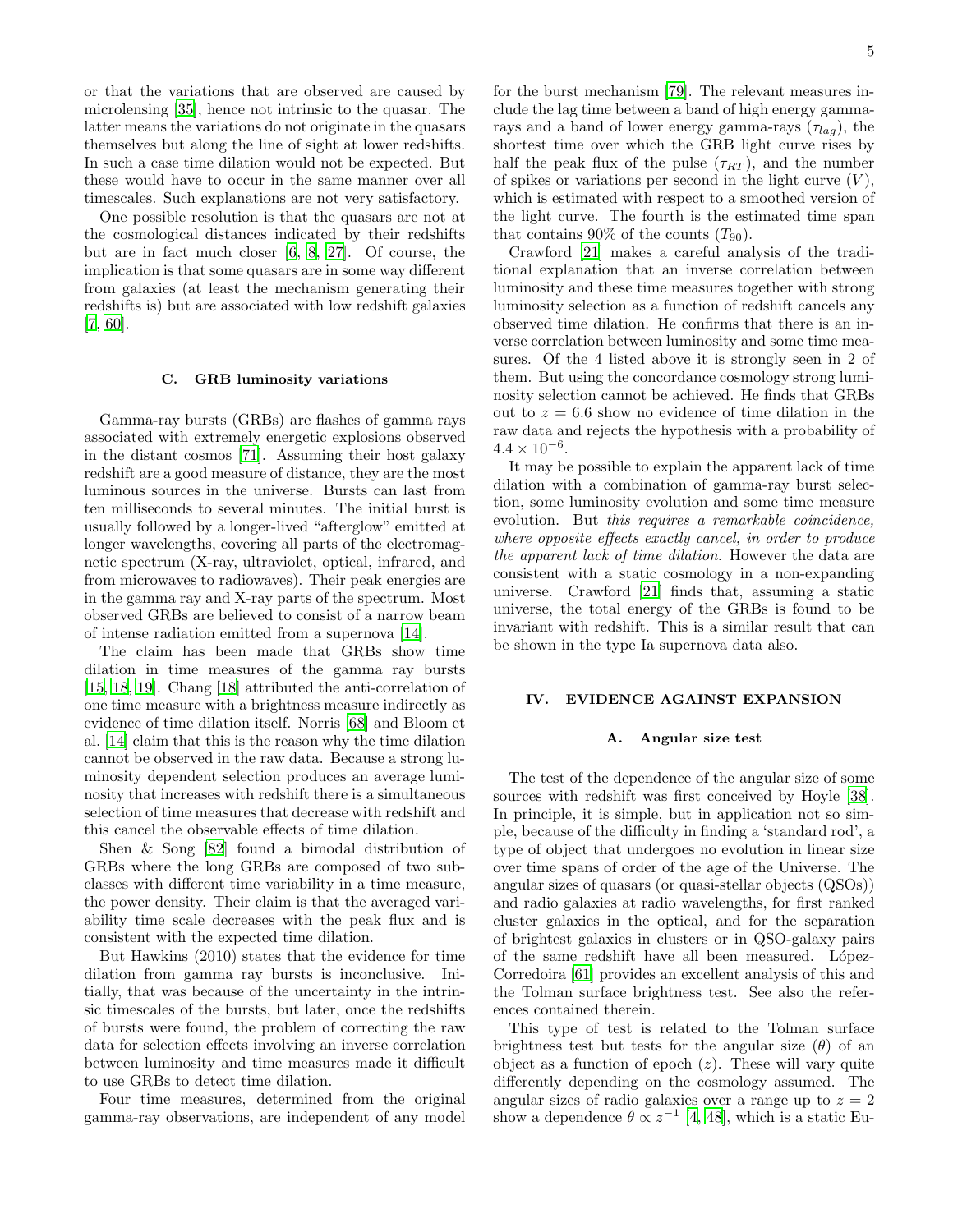clidean effect over all scales. Size evolution as a function of redshift is needed for this to fit the standard model.

In the standard model evolution in object size is assumed ad hoc and generally is used to make up for any deficiency been the modeled and observed size as a function of redshift. Any discovered  $\theta \propto z^{-1}$  dependence, as predicted by a static Euclidean universe, would be just a fortuitous coincidence of the superposition of the angular size  $\theta(z)$  dependence in the expanding universe with evolutionary and/or selection effects. However, the fit of radio source counts was found to be best when no evolution was assumed  $[23]$ . López-Corredoira  $[61]$  found that, when assuming the standard cosmological model as correct, the average linear size of galaxies, with the same luminosity, is six times smaller at  $z = 3.2$  than at  $z = 0$ , and their average angular size for a given luminosity is approximately proportional to  $z^{-1}$ .

Neither the hypothesis that galaxies which formed earlier have much higher densities nor their luminosity evolution, nor their merger ratio, nor massive outflows due to a quasar feedback mechanism are enough to justify such a strong size evolution. Without a very strong size evolution the standard model is unable to fit the angular size vs. redshift dependence. This requires between 2 and 4 major mergers per galaxy during its lifetime, which is observationally unjustifiable. Also it is not known how local massive elliptical galaxies have grown as similar sized galaxies are known at high redshifts. Therefore it follows that the nearby ones must have been much smaller at high redshift assuming size evolution to be true. And no method is known how spiral galaxies grow through mergers and preserve their spiral disk nature.

Some disk galaxies have been found that have no nuclear bulge; they are considered to be almost too good to be true [\[50\]](#page-9-23). Kormendy et al. [\[50\]](#page-9-23) ask the question:"How can hierarchical clustering make so many giant, pure-disk galaxies with no evidence for merger-built bulges?" Simulations show as spirals merge their spiral disk structure is lost. Seems like no mergers have occurred with these galaxies over their lifetimes. And observations of five brightest cluster galaxies (BCGs) at redshifts  $0.8 < z < 1.3$  were compared to a group of BCGs at  $z = 0.2$  and they were found to be no more than 30% smaller indicating little or no evolution has occurred, contrary to the standard model [\[87\]](#page-10-24).

However, in a study [\[81\]](#page-10-25) of 74 galaxies with spectroscopic redshifts in the range of  $3.8 < z < 5.0$  over the Great Observatories Origins Deep Survey (GOODS) fields evidence is presented for strong  $H\alpha$  emission. This is inferred from an excess of  $3.6\mu m$  radiation. The strong  $H\alpha$  emission then implies a strong sustained star formation phase over the life of the galaxies where at least 50% of the stellar mass is accumulated at a constant rate assuming the gas supply is sustained. This is suggested to be the case in  $60\%$  of the H $\alpha$  emitters. So early galaxy formation was not dominated by mergers but by smaller galaxies supersizing themselves by gobbling up surrounding fuel, creating an unusual amount of plump stars, up

to 100 times the mass of our sun. If this model proves to be true it could get around the merger problem.

As mentioned, the main difficulty with this type of measure is establishing the standard size of the objects being observed. However, the cosmological model that uses a very simple phenomenological extrapolation of the linear Hubble law in a Euclidean static universe fits the angular size vs. redshift dependence quite well, which is approximately proportional to  $z^{-1}$ . There are no free parameters derived ad hoc, although the error bars allow a slight size/luminosity evolution. The type Ia supernovae Hubble diagram can also be explained in terms of this static model with no ad hoc fitted parameter, i.e. no dark matter nor dark energy.

### B. Tolman surface brightness

Hubble & Tolman [\[41](#page-9-2)] proposed the so-called Tolman test based on the measure of the brightness of galaxies as a function of epoch. A galaxy at redshift z differs in surface brightness depending on whether there is recession or not. The units chosen for magnitude determines the redshift dependence and in bolometric units the surface brightness of identical objects in an expanding universe varies by  $(1+z)^4$ : one  $(1+z)$  factor due to time dilation (a decrease in photons per unit time), one factor  $(1 + z)$ from the decrease of energy per photon and two factors from the fact that the object was closer to us by  $(1 + z)$ when the light was emitted. In an expanding universe regardless of the units the ratio of surface brightness in an expanding and non-expanding universe is  $(1 + z)^{-3}$ . This is independent of wavelength.

Lerner [\[55\]](#page-9-24) tested the evolution of galaxy size hypothesis that is used to fit the standard model to the observed angular size of galaxies as a function of redshift. His method is based on the fact that there is a limit on the ultraviolet (UV) surface brightness of a galaxy, because when the surface density of hot bright stars and thus supernovae increases large amounts of dust are produced that absorb all the UV except that from a thin layer. Further increase in surface density of hot bright stars beyond a given point just produces more dust, and a thinner surface layer, not an increase in UV surface brightness. Based on this principle, there should be a maximum surface brightness in UV-rest wavelengths independent of redshift. Scarpa et al. [\[78\]](#page-10-26) measured, in low redshift galaxies, a maximum FUV (155 nm at rest) emission of 18.5  $mag_{AB}/arcsec^2$  and no galaxy should be brighter per unit angular area than that. López-Corredoira [\[61](#page-10-23)] using data from [\[90](#page-10-27)] determined surface brightness values for galaxies under the assumptions of both expanding and static universes. They found that in the expanding case many galaxies would have to be brighter than the allowed limit by even up to 6 times. In the case of the static universe no galaxy would be brighter than this limit. In addition it has been reported for clusters  $z > 1$  that they also are found to be "too big, too early" if the parameters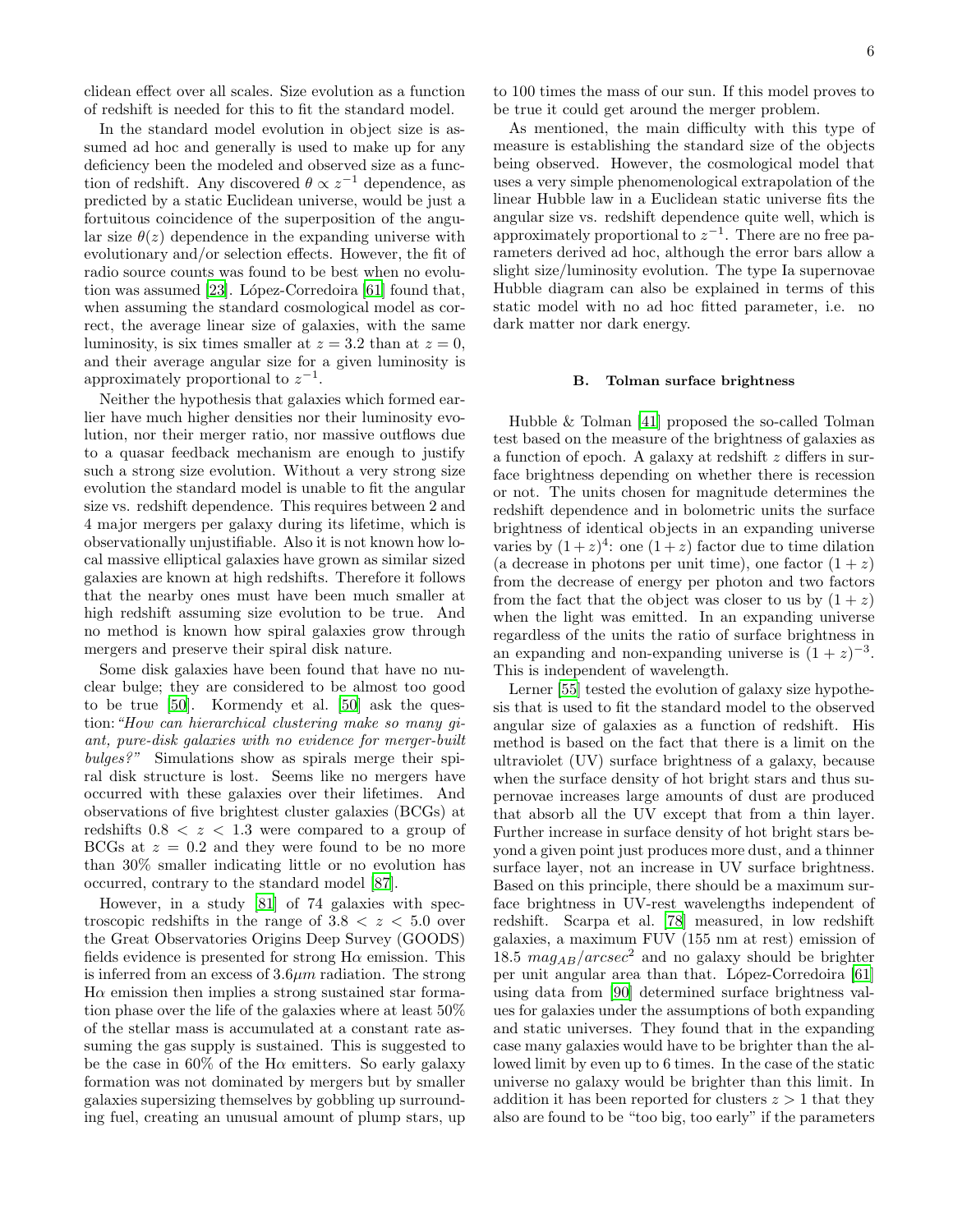of the standard concordance model are used [\[39](#page-9-25)].

Lerner [\[56\]](#page-10-28) using a large UV dataset of disk galaxies in a wide range of redshifts (from  $z = 0.03$  to  $z = 5.7$ ) which included 3 sets of galaxies at low redshift ( $z \leq 0.1$ ) and 8 sets of galaxies at high redshift  $(0.9 < z < 5.7)$  from the Hubble telescope Ultra-Deep Field show that there is a decided preference for a fit to the angular size data with a Euclidean non-expanding (ENE) universe over that of the expanding ΛCDM concordance model. In fact, the results are a very poor fit to the  $\Lambda CDM$  model. If the redshift range is restricted to  $0.03 < z < 3.5$  then the ENE model provides a reasonably good fit. When a very small amount of extinction is allowed for the fit is near perfect.

# C. The CMB radiation

There are two important issues here in relation to an expanding universe.

- 1. Can we really be sure that the cosmic microwave background radiation (CMBR) is from a background source, that it is relic radiation from the big bang?
- 2. Does measurement of the temperature of that radiation at different epochs tell us something cosmological?

Gamow [\[29](#page-9-26)] predicted relic radiation from the big bang and thus the CMBR was a successful prediction of the standard model but unless you could show it could not originate elsewhere it would not be proven. Lieu et al. [\[57\]](#page-10-29) showed that when 31 relatively nearby clusters of galaxies (where most  $z < 0.2$ ) were studied for any decrement in temperature, a shadowing of the CMBR by the clusters, it was only detected in about one quarter of the clusters. They looked for the expected temperature decrement of the X-ray emitting intergalactic medium via the Sunyaev-Zel'dovich effect (SZE) and found sometimes even a heating effect. Bielby & Shanks [\[13\]](#page-8-19) extended that work in 38 clusters to show that not only was the SZE less than what was expected but that it tendered to progressively disappear for redshifts from  $z = 0.1$  to  $z = 0.3$ . Their result is statistically equivalent to a null result (no shadowing) at about the  $2\sigma$  level.

This then brings into doubt the fact that the CMBR is from the background, i.e. from the big bang and therefore whether cosmic expansion is a valid hypothesis. However to examine that more precisely one should study the temperature of this radiation at past epochs.

McKellar [\[63\]](#page-10-30) interpreted interstellar absorption lines in the blue part of the optical spectrum arising from diatomic CN molecules as being excited by background radiation with a blackbody spectrum and a required temperature of 2.3 K. This was from sources in the Galaxy and well before "the discovery" of the CMBR.

The standard cosmology predicts that the temperature of CMBR scales with redshift and that the temperature is higher than that in the solar system by the factor  $(1+z)$ . Hence from the excitation of atomic transitions in absorbing clouds at high redshifts along the line of sight to distant quasars, assuming the atoms are in equilibrium with the CMBR, this temperature can be determined. In one such case [\[84\]](#page-10-31) a temperature of  $7.4 \pm 0.8$  K at  $z = 1.776$ was derived, which agrees very well with the theoretical prediction of 7.58 K. However, another component of the same cloud, with a very similar redshift, yielded a temperature of  $10.5 \pm 0.5$  K, not in such good agreement with the standard cosmology. Others also found a similar result [\[30](#page-9-27)]. And measurements on a cloud at  $z = 2.34$  resulted in temperatures between 6 K and 14 K [\[85\]](#page-10-32). This is in accord with the 9.1 K predicted by the standard cosmology but with larger errors.

From the analysis of the C+ fine-structure population ratio in the damped Lyman alpha  $(Ly\alpha)$  absorber system towards a quasar at  $z = 3.025$  [\[67](#page-10-33)] a temperature of  $14.6 \pm 0.2$  K was calculated, compared to the theoretical prediction of 10.97 K. The discrepancy is attributed to the existence of other mechanisms of excitation, like collisions for example. But that means that other measurements (in other papers) should also be affected by other mechanisms of excitation and that means those measurements can just give the maximum CMBR temperature, but not the minimum. Are we expected to believe that when the results agree with the theoretical predictions, no other mechanisms are involved, but when the results do not agree, they are?

Therefore, it seems that the increase of CMBR temperature as a function of redshift (z) by the factor  $(1 + z)$ has not been proven. It is still an open question that Lamagna et al. [\[52\]](#page-9-28) have suggested a method to answer.

### D. Absorption systems and  $Ly\alpha$  lines

When neutral hydrogen (H1) clouds are illuminated by a quasar in their background, absorption lines are seen at redshifts less (shorter wavelengths) than that of the quasar. These result from the fundamental Lyman excitation of the neutral atoms, from around 121.6 nm (for Lyman alpha, Ly $\alpha$ ) to 102.5 nm (for Lyman beta, Ly $\beta$ ). They are found in the vacuum ultraviolet part of the spectrum. The presence of a very large group of these lines, called the  $Ly\alpha$  forest, representing many foreground hydrogen clouds, has been said to be a very good probe of the intergalactic medium [\[73\]](#page-10-34).

The  $Ly\alpha$  forest seems to be very good evidence that the quasars are at their large redshift distances. It would seem to contradict the claim of Arp and others that some quasars have large intrinsic redshifts that are not due to cosmological expansion. The light from the quasar is uniformly redshifted. If this is due to some intrinsic effect it would not translate into a series of lines representing lower and lower redshift distances towards the observer from absorbing hydrogen clouds in the foreground of the quasar. The absorption lines are measured at redshifts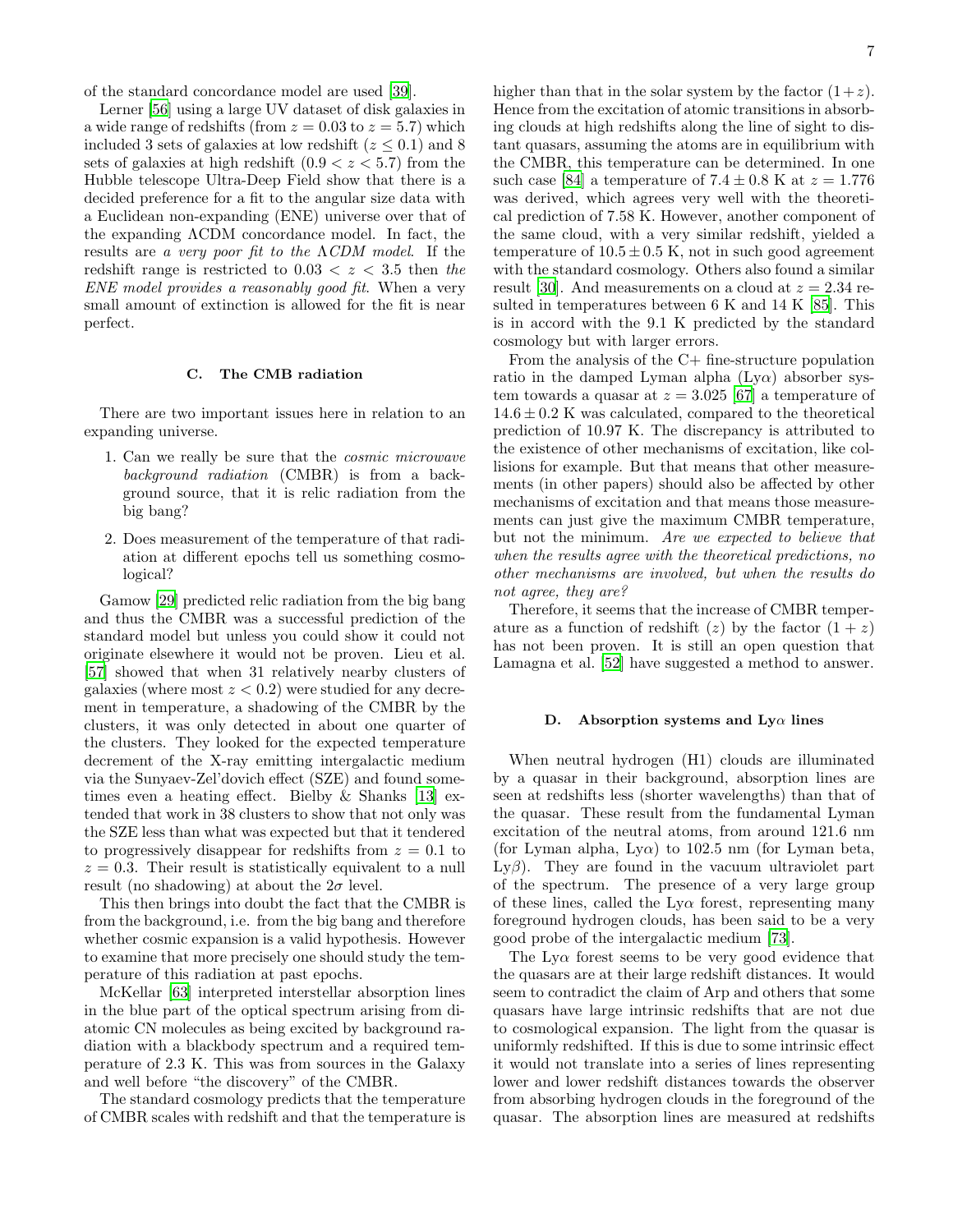less than that of the quasar hence the clouds should be at their cosmological redshift distances in an expanding universe.

However, all is not as it might first appear. Prochter et al. [\[72\]](#page-10-35) published observations that they described as 'astonishing'. They found by using spectra of GRBs they were able to "... *identify* 14 strong MgII absorbers along 14 GRB sight lines (nearly every sight line exhibits at least one absorber)...". This meant that every GRB they observed showed at least one absorbing cloud/galaxy in its foreground, whereas only one quarter of quasars show the presence of absorbing clouds/galaxies.

What is so special about GRBs that they always have an absorber in their foreground? This was discussed in a letter to the journal Science [\[80](#page-10-36)] where it was mentioned that these features observed in the GRB spectra might be intrinsic to the 'home galaxy' that hosts the gammaray burst and not to foreground galaxies. In the case of this study they used MgII lines and not H1 lines.

Lanzetta of Stony Brook University in New York is quoted by the Science article, "If I had to bet, I would say this is that one-in-10,000 statistical fluke that happens every now and then," ... "It will probably go away when more observations become available. We'll have to wait and see." If the puzzle remains after 15 or 30 more GRBs are analyzed, however, then "something very strange must be going on."

By 2009, Tejos et al. [\[89](#page-10-37)] found that the number of absorbing systems towards GRBs was three times larger than towards quasars (from a sample of 8 GRBs studied) and no good explanation for the anomaly is forthcoming, though a few have been proposed. This then adds doubt to the proposition that the  $Ly\alpha$  lines represent neutral hydrogen clouds, absorbers, in the foreground of the quasars also.

A Gunn-Peterson trough is believed to result when many  $Ly\alpha$  absorption lines overlap due to many clouds of neutral hydrogen. This is theorized to have occurred towards the end of the era of reionization. The Gunn-Peterson trough is seen in the spectra of some quasars, and is strongly dependent on redshift. It is not seen in all quasar spectra. The standard model explains this where the intergalactic medium has been re-ionized–hence no absorption. The Gunn-Peterson trough is evidence for the era of the dark ages (high opacity) where there is only neutral hydrogen.

López-Corredoira [\[59](#page-10-12)] describes some observations on this. "A hydrogen Gunn-Peterson trough was predicted to be present at a redshift  $z = 6.1$  [\[66\]](#page-10-38). Indeed, a complete Gunn-Peterson trough at  $z = 6.28$  was discovered  $[10]$  $[10]$ , which means that the Universe is approaching the reionization epoch at  $z_r = 6$ . However, galaxies have been observed at  $z = 6.68$  [\[53](#page-9-29)], or  $z = 6.56$  without the opacity features [\[44\]](#page-9-30) prior to the reionization, and the epoch of reionization was moved beyond  $z_r = 6.6$  [\[44](#page-9-30)].

An inhomogeneous reionization [\[10\]](#page-8-20) is a possibility to explain the apparent disagreement of the different data. Recent measures of CMBR anisotropies by the

WMAP observations give a reionization epoch  $z_r =$  $20^{+10}_{-9}$  (95% CL). [\[12\]](#page-8-21) If we were going to believe that CMBR anisotropies are being correctly interpreted in terms of the standard cosmology, we would have again a new inconsistency."

This means that the data and the theory do not really coincide. A Gunn-Peterson trough is observed at a redshift well after the epoch  $11 < z < 30$  for the era of reionization determined from CMBR observations. So is it really due the theorized effect?

For the hydrogen cloud absorption lines to show a large redshift and for the latter not to result from cosmological expansion then those lines would have to originate in the atmosphere of the quasar and be generated by the same unknown intrinsic effect as that of the quasar. As the light passes through a quasar's atmosphere the H1 atoms, as a function of distance above the quasar, would have to have different Doppler speeds inward and hence slightly less redshifted than the putative parent quasar. In other words, it has to be some mechanism connected to the quasar itself. If not, the standard model has a good argument in favor of cosmological expansion.

Ashmore [\[9\]](#page-8-22) reviewed and analyzed the spacing of hydrogen clouds as a function of redshift, by taking literature data on numbers of neutral hydrogen clouds measured as a function of redshift from their absorption lines with background quasars. He made the usual BB assumptions that quasars are at their redshift distances and that the  $Ly\alpha$  absorption lines result from hydrogen clouds in the foreground of quasars.

From this Ashmore [\[9\]](#page-8-22) showed that the cloud spacing is constant out to a redshift of  $z \approx 0.5$  when most studies are combined and out to  $z = 1.6$  from one particular survey [\[49\]](#page-9-31). Beyond  $z \approx 0.5$  generally there is a decrease in cloud spacing from other studies. With standard assumptions this would mean the Universe expanded up to  $z \approx 0.5$  and then became static. If it once expanded, it describes an expanding universe that decelerated and became static. Here there is the assumption for a sort of generic static model that has no redshift dependence on line spacing but that is not necessarily the case. The specifics of a particular static cosmology may require otherwise.

Also the Doppler line broadening from the clouds indicates a near linear decrease in temperature as a function of redshift, which is the opposite of what one expects from the standard model. Above the increased redshift dependence on the temperature of the CMBR was discussed. However, if the temperature determined from the H1 line broadening is indicative of the intergalactic medium then it implies that the CMBR must be local. For a perfect black body spectrum if the CMBR arose from the earliest times it must have begun at a lower temperature than observed locally. Certainly, within the constraints of the standard cosmological model these observations are contrary to what would be expected.

Mainstream cosmology explains it as a coincidence and puts it down to a precarious balance between expansion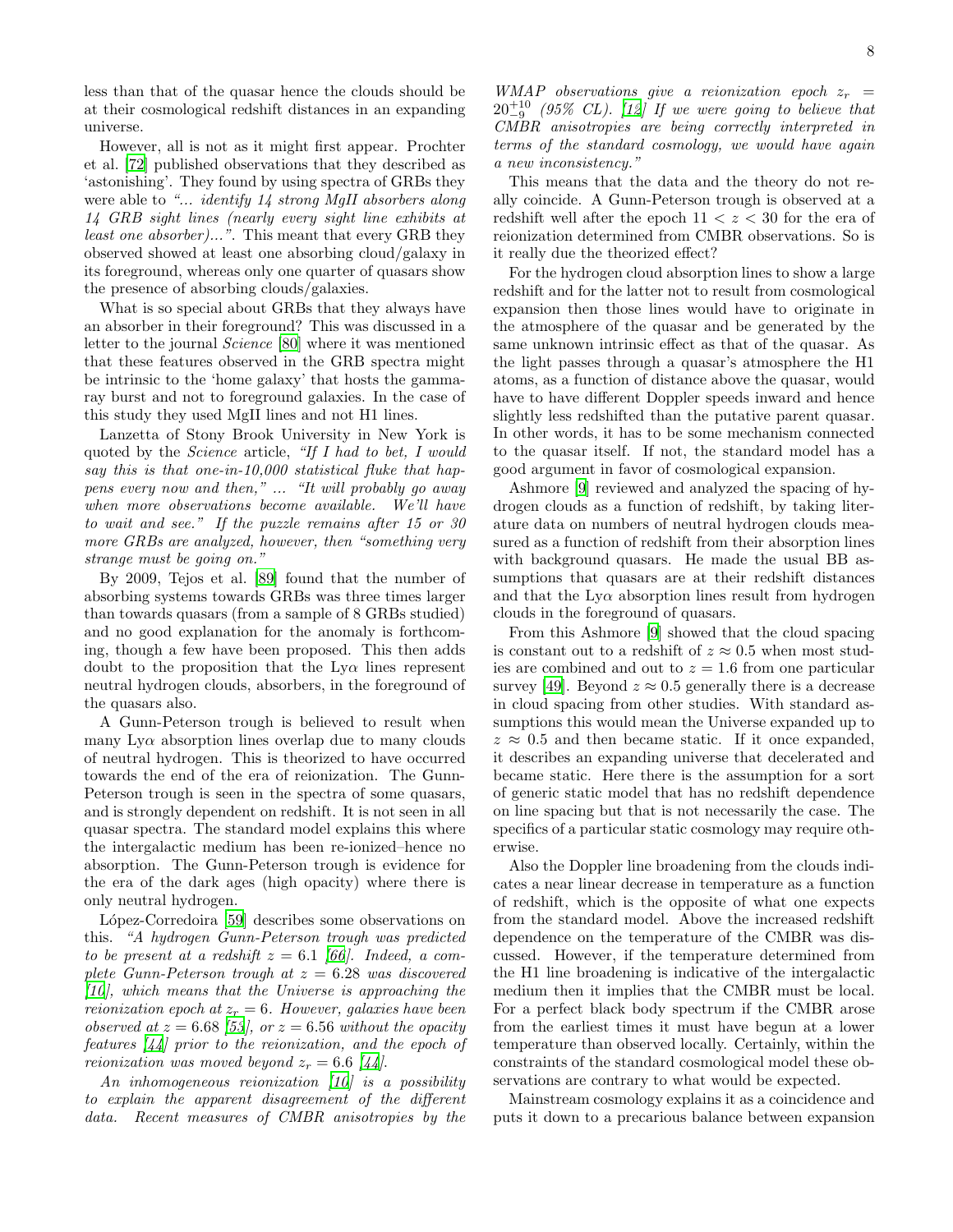and galaxy formation on the one hand and rate of ionization on the other. For lower redshifts, expansion and galaxy formation have the effect of reducing the density of H1 clouds but the density of quasars also reduces, producing a reduction in the local background UV which reduces the rate at which the clouds disappear by ionization under the set column density. And if the quasars are not at their redshift distances it would change the redshift dependence of the results. But the fact alone of the quasars not being at their redshift distances would significantly change our understanding of modern cosmology.

# V. CONCLUSION

The best evidence in support of an expanding cosmos is the type Ia supernova observations. However, to choose the candidate supernovae, the standard concordance model is used. And yet those same observations can be made to fit a static universe without the time dilation factor necessary to the big bang universe. In this case the main line of evidence in support of the big bang is the  $(1 + z)$  time dilation factor but if that is due to a selection effect then there is no definitive evidence for an expansion as required.

And why do quasars, supposedly the most distance sources in the Universe, not show any evidence of the required cosmological time dilation? The Universe could simply be static–that would neatly solve the problem. Or the quasars may not be so distant–not at their redshift distances. But to save the standard model, one must assume that there has been a conspiracy of competing effects, including an accumulation of black hole mass at the core of these quasars, over cosmic time, that exactly cancels any observable time dilation.

The Hubble diagram fits a static universe with a sim-

ple Euclidean non-expanding space just as well as it does the standard concordance big bang model. In the former case no dark matter, no dark energy, no inflation–all unknown in the lab–are needed. The former extrapolates the simple Hubble law to all redshifts. And it should be realized that there have been suggested many alternatives [\[65\]](#page-10-13) for the mechanism behind the observed redshifts that don't require cosmological expansion however very little research has been expended on such.

Nevertheless a mechanism for cosmic redshifts (the Hubble law) has been neatly derived from Einstein's general theory, which has been successfully tested in the solar system and with pulsar binary pairs. The latter test the theory in different domains to that of cosmological redshifts, yet adds support that the same theory would apply elsewhere.

Looking at the angular sizes of galaxies as a function of redshift the static universe model provides a better fit than the standard model and with the least number of assumptions. However, by suitably choosing, ad hoc, evolution in size of galaxies as a function of redshift (by orders of magnitude more than any observation) the standard model can be saved. There is some recent evidence on the growth of individual high redshift galaxies with stars that supersized themselves by gobbling up surrounding fuel, creating stars up to 100 times the mass of our sun. Other than this, the size evolution of galaxies in the standard model by mergers is a difficult research problem.

Taking together all the evidences presented here (see Table I), in my opinion, it is impossible to conclude either way whether the Universe is expanding or static. The evidence is equivocal; open to more than one interpretation. It would seem that cosmology is far from a precision science, and there is still a lot more work that needs to be done to resolve the apparently contradictory evidence.

- <span id="page-8-10"></span>[1] Aguirre, A., & Zoltan, A., (2000) Astrophys. J., 532, 28.
- <span id="page-8-3"></span>[2] Aprile E., et al. (XENON100 Collaboration) (2010) Phys. Rev. Lett., 105, 131302.
- <span id="page-8-4"></span>[3] Aprile E., et al. (XENON100 Collaboration) (2011) arXiv/1104.2549.
- <span id="page-8-17"></span>[4] Andrews, T.B., (1999) ASP Conf. Series, Vol. 193, A.J. Bunker, and W.J.M. van Breugel (Eds.), Astron. Soc. of Pacific, S. Francisco, 407.
- <span id="page-8-5"></span>[5] Arp, H., Quasars, Redshifts and Controversies, Interstellar Media, Cambridge University Press, Berkeley, CA, 1987.
- <span id="page-8-6"></span>[6] Arp, H., Seeing Red, Redshifts, Cosmology and Academic Science, Apeiron, Montreal, 1998.
- <span id="page-8-11"></span>[7] Arp, H., & Russell, D. (2001) Astrophys. J., 549, 802.
- <span id="page-8-7"></span>[8] Arp, H., & Fulton, C., (2008) arXiv/0802.1587
- <span id="page-8-22"></span>[9] Ashmore, L., (2009) ASP Conf. Series, Vol. 413, F. Potter (Ed.), Astron. Soc. of Pacific, S. Francisco, 3.
- <span id="page-8-20"></span>[10] Becker, R. H., Fan, X., and White, R. L. (2001) Astron. J., 122, 2850.
- <span id="page-8-8"></span>[11] Bell, M.B. (2002) Astrophys. J., 566, 705; Bell, M.B.

(2002) Astrophys. J., 567, 801.

- <span id="page-8-21"></span>[12] Bennett, C. L., Halpern, M., Hinshaw, G. et al. (2003) Astrophys. J. Suppl., 148, 1.
- <span id="page-8-19"></span>[13] Bielby, R.M. & Shanks, T. (2007) M.N.R.A.S., 382, 1196.
- <span id="page-8-12"></span>[14] Bloom, J.S., Frail, D.A., and Kulkarni, S.R. (2003) Astrophys. J., 594, 674.
- <span id="page-8-13"></span>[15] Borgonovo, L. (2004) Astron. & Astrophys., 418, 487.
- <span id="page-8-1"></span>[16] Burgay, M., et al. (2003) Nature, 426, 531.
- <span id="page-8-2"></span>[17] Carrera, M. & Giulini, D. (2010) Rev. Mod. Phys., 82, 169.
- <span id="page-8-14"></span>[18] Chang, H-Y. (2001) Astrophys. J., 557, L85.
- <span id="page-8-15"></span>[19] Chang, H-Y., Yoon, S-J., and Choi, C-S. (2002) Astron. & Astrophys., 383, L1.
- <span id="page-8-0"></span>[20] Cooperstock, F.I., Faraoni, V., and Vollick, D.N. (1998) Astron. J., 503, 61.
- <span id="page-8-16"></span>[21] Crawford, D.F., (2009) arXiv/0901.4169
- <span id="page-8-9"></span>[22] Crawford, D.F., (2011) J. of Cosmology, in press, <journalofcosmology.com/crawford1.pdf>
- <span id="page-8-18"></span>[23] Das Gupta, P., Narlikar, J.V., and Burbidge, G.R. (1988) Astron. J., 95, 5.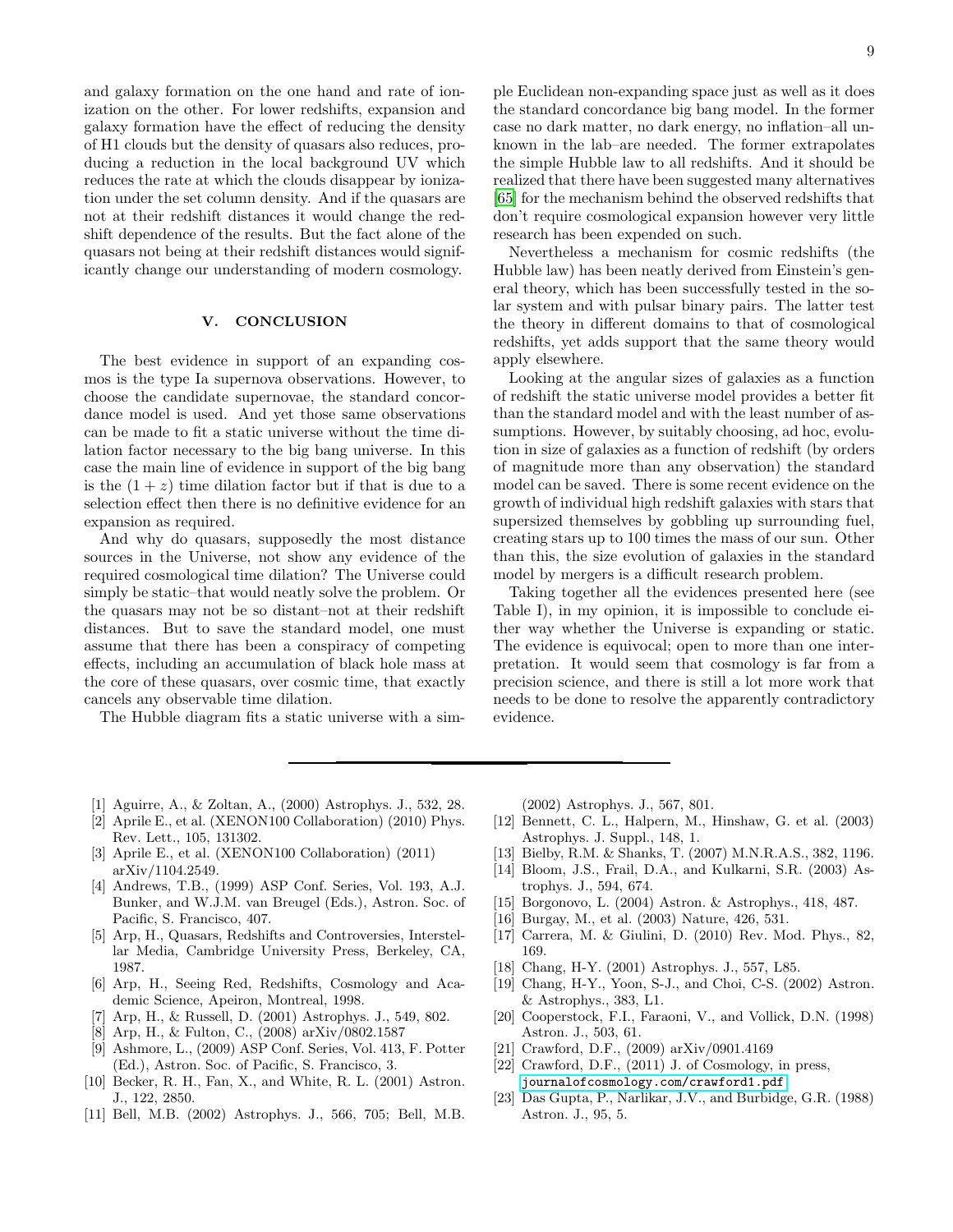TABLE I: Straw poll on how the evidence stacks  $up^{i}$ .

| Evidence                         | Pro      | Con      | Comments                                     |
|----------------------------------|----------|----------|----------------------------------------------|
| Hubble law                       | $\times$ |          | Derived from general relativity              |
| SNe Ia distance modulus          | $\times$ |          | Some selection bias, or, intergalactic dust  |
| Dark energy                      |          | $\times$ | Required from SNe Ia but physically unknown  |
| Dark matter                      |          | $\times$ | Required from SNe Ia but physically unknown  |
| SN 1997ff time dilation          | $\times$ |          | Evidence against no time dilation            |
| SN metallicity vs. redshift      |          | $\times$ | Contrary to expectation                      |
| Quasar proper motion             |          | $\times$ | If verified, very bad for ACDM model         |
| Quasar metallicity vs. redshift  |          | $\times$ | Contrary to expectation                      |
| Quasar luminosity variations     |          | $\times$ | Explained with luminosity evolution          |
| GRB luminosity variations        | $\times$ | $\times$ | Explained with luminosity evolution          |
| Angular size vs. redshift        |          | $\times$ | Explained with ad hoc size evolution         |
| Surface brightness vs. redshift  |          | $\times$ | Explained with ad hoc size evolution         |
| Galaxy size vs. redshift         | $\times$ | $\times$ | Unexplained by merger theory                 |
| Galaxy clusters at high redshift |          | $\times$ | Unexplained 'too big, too early'             |
| Existence of CMBR                | $\times$ |          | Predicted in 1948 but first observed in 1941 |
| CMBR shadowing by clusters       |          | $\times$ | Results from SZE otherwise unexplained       |
| CMBR temperature vs. redshift    | $\times$ | $\times$ | Inconsistent results within the same cloud   |
| Quasars and $Ly\alpha$ absorbers | $\times$ |          | Doubts from MgII absorbers toward GRBs       |
| GRBs and MgII absorbers          |          | $\times$ | 'Astonishing' nearly all aligned             |
| Gunn-Peterson trough             | $\times$ |          | Doubts on redshift of "era of reionization"  |
| H1 cloud spacing vs. redshift    | X        | $\times$ | Evidence for both expansion and static       |

<sup>*i*</sup>This is not intended to be definitive as the relative weights for evidences are not assigned.

- <span id="page-9-1"></span>[24] Davis, T.M., Lineweaver, C.H., and Webb, J.K. (2003) Am. J. Phys. 71, 358.
- <span id="page-9-11"></span>[25] Fan, X., Narayanan, V.K., Lupton, R.H., et al. (2001) Astron. J., 122, 2833.
- <span id="page-9-12"></span>[26] Foley, R.J., Filippenko, A.V., Leonard, D.C., Riess, A.G., Nugent, P., and Perlmutter, S. (2005) Astrophys. J., 626, L11.
- <span id="page-9-10"></span>[27] Galianni, P., Burbidge, E.M., Arp, H., Junkkarinen, V., Burbidge, G. and Zibetti, S. (2005) Astrophys. J., 620, 88.
- <span id="page-9-17"></span>[28] Gallagher, J.S., Garnavich, P.M., Caldwell, N, Kirshner, R.P., Jha, S.W., Li, W., Ganeshalingam, M. and Filippenko, A.V. (2008) Astrophys. J., 685, 752.
- <span id="page-9-26"></span>[29] Gamow, G. (1948) Phys. Rev., 74, 505.
- <span id="page-9-27"></span>[30] Ge, J., Bechtold, J., and Black, J. H. (1997) Astrophys. J., 474, 67.
- <span id="page-9-15"></span>[31] Greggio, L. (2010) M.N.R.A.S., 406, 22.
- <span id="page-9-7"></span>[32] Goldhaber, G., Groom, D.E., Kim, A., et al. (2001) Astrophys. J., 558, 359.
- <span id="page-9-14"></span>[33] Goobar, A., Bergström, L., and Mörtsell, E.  $(2002)$  Astron. & Astrophys., 384, 1.
- <span id="page-9-8"></span>[34] Hawkins, M.R.S. (2001) Astrophys. J., 553, L97.
- <span id="page-9-20"></span>[35] Hawkins, M.R.S. (2007) Astron. & Astrophys., 462, 581.
- <span id="page-9-9"></span>[36] Hawkins, M.R.S. (2010) M.N.R.A.S., 405, 1940.
- <span id="page-9-16"></span>[37] Howell, D.A., Sullivan, M., Brown, E.F., et al. (2009) Astrophys. J., 691, 661.
- <span id="page-9-21"></span>[38] Hoyle, F. (1959) Paris Symposium on Radio Astronomy (IAU Symp. 9, URSI Symp. 1), R.N. Bracewell (Ed.), Stanford University Press, Stanford (CA), 529.
- <span id="page-9-25"></span>[39] Hoyle, B., Jimenez, R., and Verde, L. (2011) Phys. Rev. D., 83, 103502.
- <span id="page-9-0"></span>[40] Hubble, E. (1929) Proc. of the National Academy of Sciences, 15, 168.
- <span id="page-9-2"></span>[41] Hubble, E.P., & Tolman, R.C. (1935) Astrophys. J., 82,

302.

- <span id="page-9-3"></span>[42] Hubble, E.P. (1936) Astrophys. J., 84, 517.
- <span id="page-9-4"></span>[43] Hubble, E.P. (1947) Publ. Astron. Soc. Pac., 59, 153.
- <span id="page-9-30"></span>[44] Hu, E.M., Cowie, L.L., McMahon, R.G., Capak, P., Iwamuro, F., Kneib, J.-P., Maihara, T., and Motohara, K. (2002) Astrophys. J., 568, L75.
- <span id="page-9-6"></span>[45] Hulse, R.A. & Taylor, J.H. (1975) Astrophys. J., 201, L55.
- <span id="page-9-18"></span>[46] Ivanov, M.A., (2001) Gen. Rel. and Grav., 33, 479; ER-RATUM, (2003) 35, 939.
- <span id="page-9-19"></span>[47] Ivanov, M.A., No-time-dilation corrected Supernovae Ia and GRBs data and low-energy quantum gravity, Contribution to the VI Int. Workshop on the Dark side of the Universe (DSU2010), Guanajuato U., Leon, Mexico, 1-6 June, 2010. <ivanovma.narod.ru/no-time-dilation10.html>
- <span id="page-9-22"></span>[48] Kapahi, V.K. (1987) Observational Cosmology (IAU Symp. 124), A. Hewitt, G. Burbidge, and L. Z. Fang (Eds.), Reidel, Dordrecht, 251.
- <span id="page-9-31"></span>[49] Kirkman, D., Tytler, D., Lubin, D., Charlton, J. (2007) M.N.R.A.S., 376, 1227.
- <span id="page-9-23"></span>[50] Kormendy, J., Drory, N., Bender, R., and Cornell, M.E. (2010) Astrophys. J., 723, 54.
- <span id="page-9-13"></span>[51] Kowalski, M., Rubin., D., Aldering, G., et al. (2008) Astrophys. J., 686, 749.
- <span id="page-9-28"></span>[52] Lamagna, L., Battistelli, E.S., De Gregori, S., De Petris, M., Luzzi, G., Savini, G. (2007) New Astronomy Reviews, 51, 381.
- <span id="page-9-29"></span>[53] Lanzetta, K.M., Chen, H.-W., Pascarelle, S., Yahata, N., and Yahil, A. (1999) ASP Conf. Series, Vol. 193, A. J. Bunker, and W.J.M. van Breugel (Eds.), Astron. Soc. of Pacific, S. Francisco, 544.
- <span id="page-9-5"></span>[54] La Violette, P.A. (1986) Astrophys. J., 301, 544.
- <span id="page-9-24"></span>[55] Lerner, E.J. (2006) AIP Conf. Proc., Vol. 822, E.J. Lerner